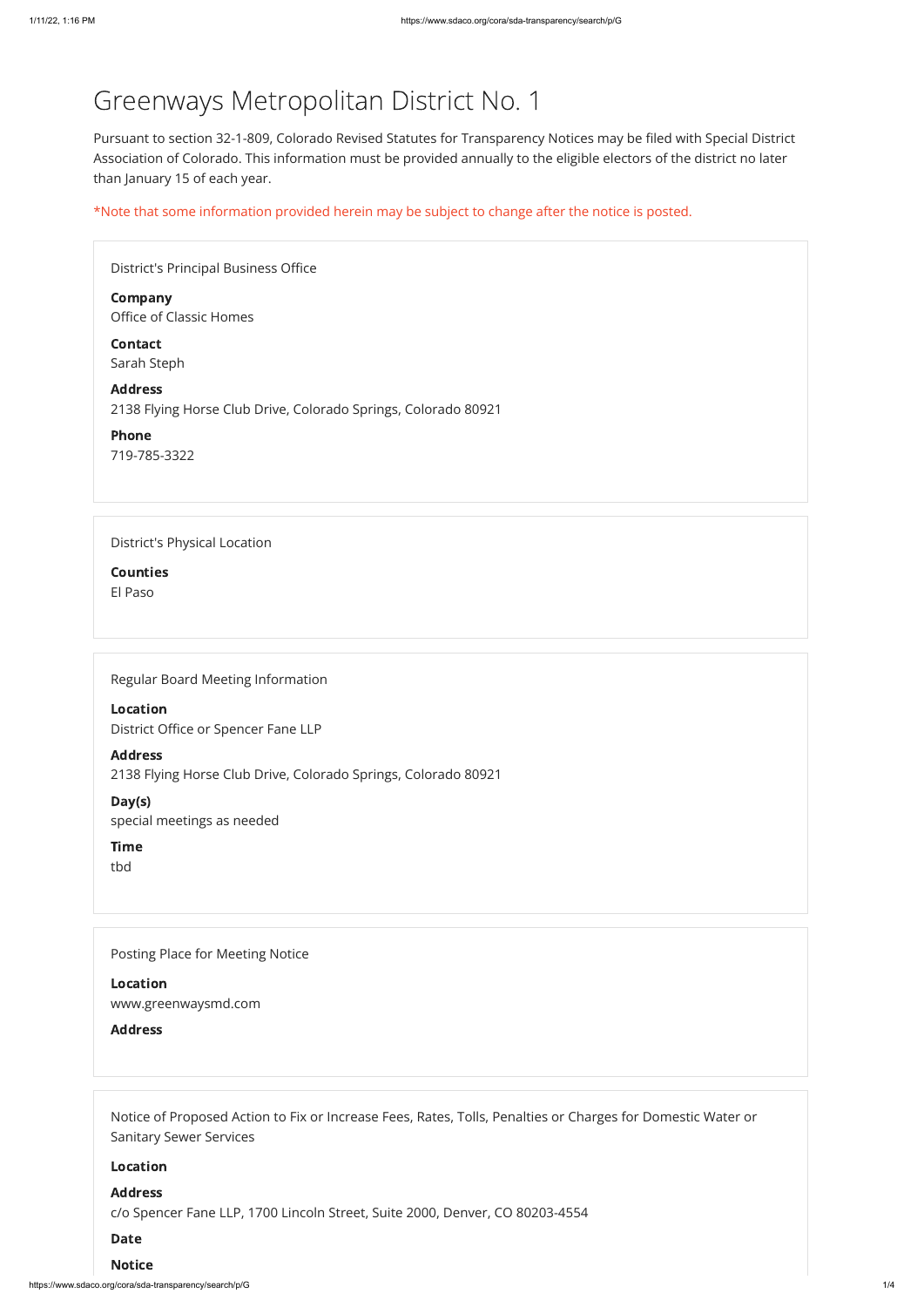https://www.sdaco.org/cora/sda-transparency/search/p/G 2/4

Current District Mill Levy

Mills

60.000

Ad Valorem Tax Revenue

Revenue reported may be incomplete or unaudited as of the date this Notice was posted.

Amount(\$)

0.00 (2021 unaudited)

Date of Next Regular Election

Date 05/03/2022

Pursuant to 24-72-205 C.R.S

The district's research and retrieval fee is \$33.58 for per hour

### District Policy

Contact the person named below regarding the Board's policy for research and retrieval of the District's public records.

#### District contact information for open records request:

Russell W. Dykstra

Names of District Board Members

# Board Member 2

Board President Name James Boulton

## Board Member 3

Contact Info rdykstra@spencerfane.com

Election No, this office will not be on the next regular election ballot

## Name

Douglas Stimple

## Contact Info

rdykstra@spencerfane.com

## Election

Yes, this office will be on the next regular election ballot

Name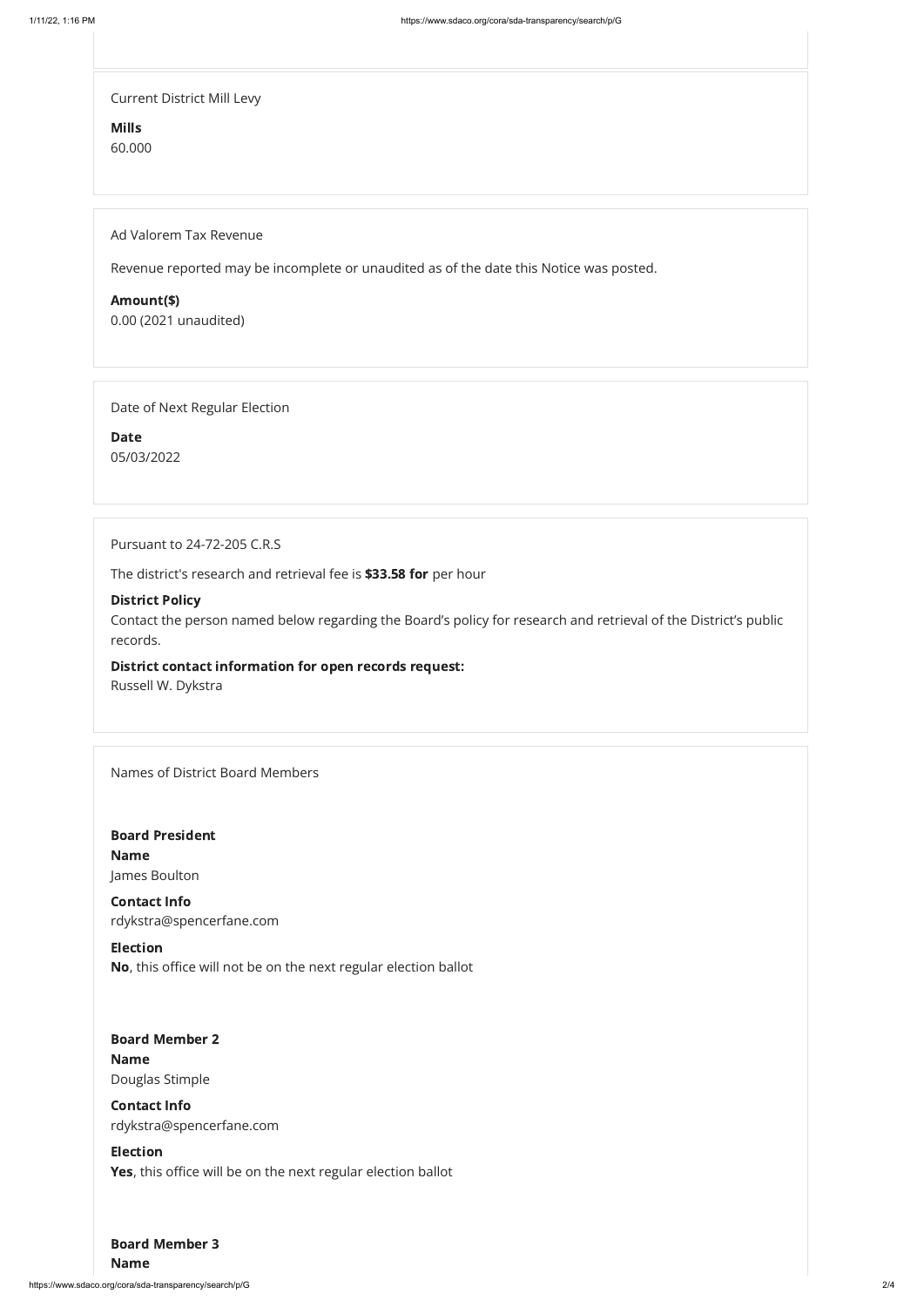Election Yes, this office will be on the next regular election ballot

## Board Member 6

George Lenz

# Contact Info rdykstra@spencerfane.com

# Board Member 4 Name Joseph Loidolt

# Board Member 5 Name Jerald Richardson

Contact Info rdykstra@spencerfane.com

## Election

No, this office will not be on the next regular election ballot

# Board Member 7 Name N/A

Contact Info rdykstra@spencerfane.com

## Election No, this office will not be on the next regular election ballot

Name N/A

## Contact Info

Election No, this office will not be on the next regular election ballot

Contact Info

Election No, this office will not be on the next regular election ballot

Board Candidate Self-Nomination Forms

Any eligible elector of the special district who desires to be a candidate for the office of special district director must file a self-nomination and acceptance form or letter with the designated election official.

Deadline for Self-Nomination Forms

Self-nomination and acceptance forms or letters must be filed not less than 67 days before the date of the regular election.

District Election Results